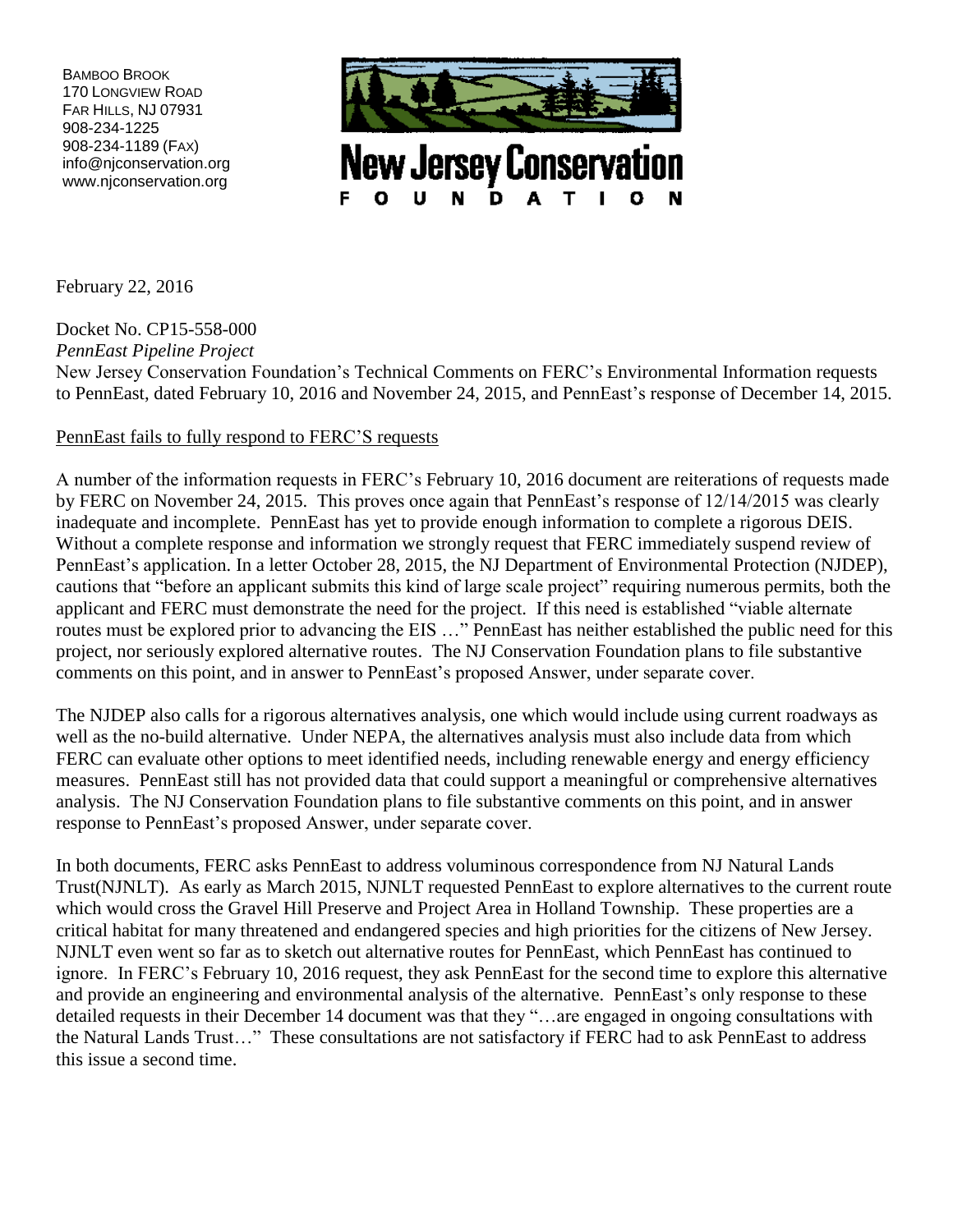# Stream impacts still not addressed by PennEast

In its response to FERC's Environmental Information Request, PennEast repeatedly avoids addressing the fact that the proposed pipeline would cross 49 C-1 designated streams in New Jersey. These waters have received this designation because they are of the highest resource value, and provide habitat to threatened and endangered species. Many experts believe and are on record stating that there is no practicable way to cross these C1 designated streams without degrading their water quality and causing irreparable impact.

The draft environmental impact statement (DEIS) must include a stream-by-stream analysis of the species and water quality impacts of the proposed C-1 crossings. Currently, according to both FERC and NJDEP, PennEast has not provided the information that would be necessary for such a study. Such information would need to be obtained through on the ground field investigation, and cannot be based on desk-top or aerial data.

NJ DEP notes "…trenched crossings will likely result in adverse impacts to state listed species and subsequently result in potential permitting issues at the State level…Department geologists have suggested that directional drilling may be problematic at these and various other locations along the proposed ROW. We urge FERC to require PennEast to address this concern and provide documentation that fully assesses whether directional drilling is a practical and feasible option…" PennEast does not address this comment.

In Data Request # 27, FERC asks PennEast to "provide a description of any waterbody construction or restoration measures proposed for the crossing of streams designated as C-1 in New Jersey". PennEast responds that construction and restoration will follow NJ Laws and regulations. They do not provide actual descriptions or plans explaining how they will or can comply with state laws and regulations, nor how they will prevent degradation of 49 C-1 streams. They provide no evidence or data, no mitigation plans, no channel construction plans, no boring plans, no excavation plans, no restoration plans, no planting plans, no monitoring plans, no data or mapping regarding threatened and endangered species. We strongly urge FERC to suspend review of the PennEast application until all of the necessary data and analysis are completed and submitted.

Horizontal directional drilling (HDD) is sometimes mentioned as a way to minimize negative impacts to environmental resources. PennEast only proposes using it 10 times in New Jersey. Of the 49 C-1 stream crossings, HDD is proposed for only 4 crossings and BORE for 4 crossings. The remaining 41 C-1 crossings will use dry crossings. HDD should be required for all C-1 stream crossings. In order to use HDD, extensive geological, boring, construction and blasting studies and plans are necessary. See below for New Jersey Geological and Water Survey's (NJGWS) concerns regarding the lack of geotechnical information that PennEast has provided FERC and NJ DEP. NJGWS comments regarding these issues have not been addressed by PennEast.

This is particularly disturbing since attempts to use HDD on the Transco Leidy line have failed, resulting in an attempt by Transco to seek major modifications to their NJDEP permits. The proposed modifications, if permitted, would result in serious negative impacts to critical wetlands habitat. Before HDD is accepted as a viable methodology, it should be thoroughly studied to make sure it is feasible. The geology where Transco's HDD failed is very similar to the geology underlying much of the PennEast route. If HDD is not viable for C-1 stream crossings, the ability of the proposed pipeline to meet water quality standards for C-1 waterways and avoid serious damage is likely impossible.

### PennEast submissions lack adequate studies, plans and data, and contain numerous inconsistencies and inaccuracies

PennEast has thus far refused to provide complete information and has not addressed FERC's and NJDEP's comments and requests for information from NJ Geological and Water Survey comments, which extend to 7 pages in their October 28, 2015 letter. NJGWS is justifiably concerned that PennEast's filings do not include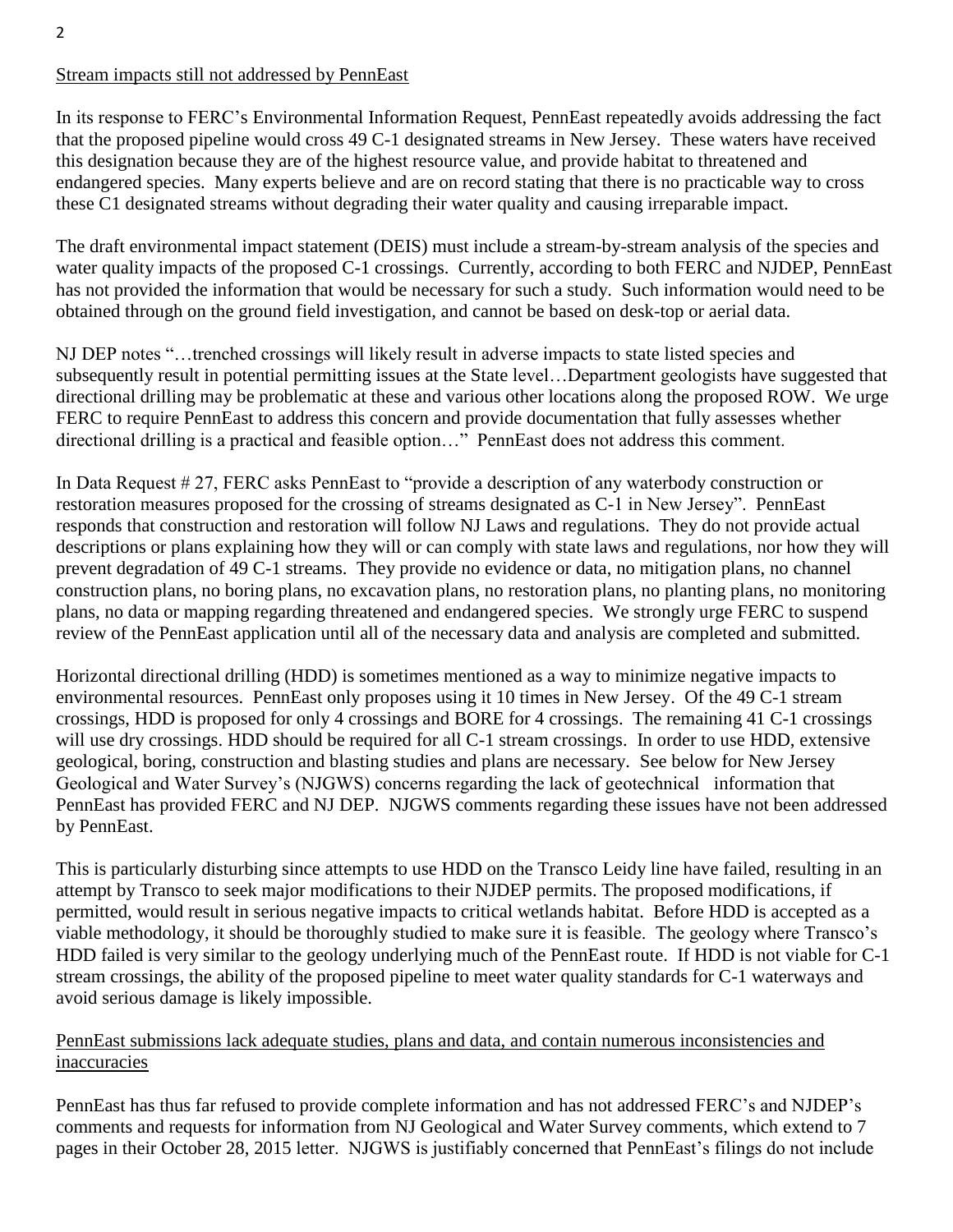geotechnical assessments. According to NJGWS, the seismic hazard analysis, quarry blasting study, arsenic risk assessment, karst hazard study and geotechnical horizontal directional feasibility study included in the resource reports contain little or no data. PennEast has only one response to the 25 comments of the NJGWS letter. NJGWS states that there is inaccurate information about NJ geology in section 2.2.1.2, as well as mischaracterization of the hydrogeology of the Newark basin ( which makes up nearly 90% of the project area) in Section 2.2.5. In their comments on Section 6.1.1, NJGWS quotes the resource report as stating "…USGS mapping, included in appendix D indicates…" Yet NJGWS continues that " there are no references of any USGS geological maps in Appendix D. Please note that USGS never mapped or published any geologic mapping of many of the detailed areas shown. PennEast should cite the specific publication and properly reference any maps they use, not general statements of government agencies."

There are many discrepancies between resource report 6 and its appendices according to NJGWS. Referring to Section 6.1.3 Geological investigation of Horizontal Directional Drill Crossings, NJGWS states "The report indicates that geological investigations of 10 HDD crossings are complete or ongoing as of September 2015. Appendix O, Part A indicates that only 2 of 10 drill sites have geotechnical reports that are nearly complete while the remaining sites are not started or awaiting access for some or all of the borings. For the sites in NJ there is no specific information that can be reviewed."

The fact that PennEast addresses only one comment in NJGWS's 7 pages of comments demonstrates once again that the company is inadequately addressing data gaps in its application, and persists in advancing incomplete information. PennEast completely ignores the valuable insights and data gaps helpfully detailed in NJGWS comments. NJ Conservation Foundation again urges FERC to suspend review of PennEast's application, and postpone the DEIS until such time as PennEast submits a complete application with accurate information.

### Minimal surveying leaves glaring data gaps

Survey access continues to be a problem for PennEast, especially in New Jersey. The Endangered and Nongame Species Program repeatedly comments that PennEast's survey efforts do not meet ESPN requirements, and that their consultants and survey protocols have not been adequately vetted. In New Jersey, PennEast has only surveyed 13 parcels for important species. There are potentially 500 parcels that will need surveying.

Survey opportunities are limited for many species and habitat types. The NJ DEP's November 4, 2015 letter states *"PennEast has proposed that construction of this pipeline begin in February 2017 and be completed in November 2017. This proposed construction schedule does not, at this time, appear to be attainable…"*  PennEast responds *" Acknowledged. PennEast will continue to evaluate schedule and timing restrictions as the project advances."* Attachment 7, p.10. In fact, in order to protect grassland birds, Kestrals and Long Tailed Salamanders, all of which are documented along the proposed route, tree clearing and "in- water " work are only permitted in October and November. There are also timing restrictions for bats, owls, trout and wood turtle. There are some habitats along the proposed route that will have timing restrictions in place all year long.

#### PennEast has not provided the information necessary to allow for a proper evaluation of the proposed project

The NJ DEP and FERC cannot fully evaluate or base any findings or permits for this project on desktop surveys. FERC must require PennEast to collect the data and produce the complete and accurate reports needed to evaluate the project.

FERC should require the following additional data and analysis:

- Stream by stream analysis
- Geo-technical analysis
- Analysis of HDD for all C-1 stream crossings
- Construction plans